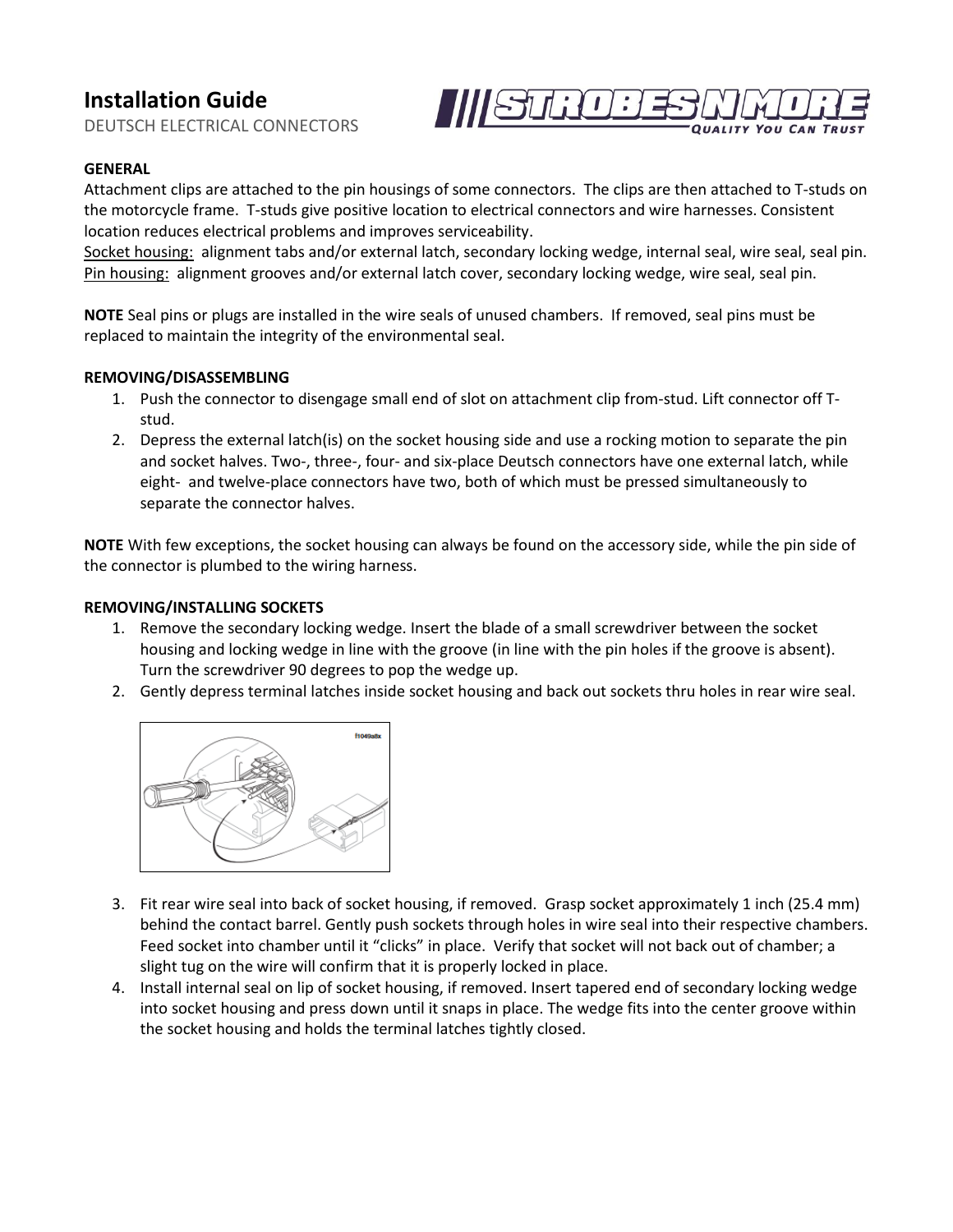**NOTE** While rectangular wedges do not require a special orientation, the conical secondary locking wedge of the 3-place connector must be installed with the arrow pointing toward the external latch.



**NOTE** If the secondary locking wedge does not slide into the installed position easily, verify that all terminals are fully installed in the socket housing. The lock indicates when terminals are not properly installed by not entering its fully installed position.

### **REMOVING/INSTALLING PINS**

- 1. Remove the secondary locking wedge. Use the hooked end of a stiff piece of mechanic's wire, a needle nose pliers or a suitable pick tool.
- 2. Gently depress terminal latches inside pin housing and back out pins through holes in wire seal.
- 3. Fit wire seal into back of pin housing. Grasp crimped pin approximately 1 inch (25.4 mm) behind the contact barrel. Gently push pins through holes in wire seal into their respective numbered locations. Feed pin into chamber until it "clicks" in place. Verify that pin will not back out of chamber; a slight tug on the wire will confirm that it is properly locked in place.
- 4. Insert tapered end of secondary locking wedge into pin housing and press down until it snaps in place. The wedge fits in the center groove within the pin housing and holds the terminal latches tightly closed.

**NOTE** While rectangular wedges do not require a special orientation, the conical secondary locking wedge of the 3-place connector must be installed with the arrow pointing toward the external latch.

**NOTE** If the secondary locking wedge does not slide into the installed position easily, verify that all terminals are fully installed in the pin housing. The lock indicates when terminals are not properly installed by not entering its fully installed position.

#### **ASSEMBLING/INSTALLING**

1. Insert socket housing into pin housing until it snaps in place. Two-, three-, four- and six-place Deutsch connectors have one external latch on the socket half of the connector. To fit the halves of the connector together, the latch on the socket side must be aligned with the latch cover on the pin side. Align the tabs on the socket housing with the grooves on the pin housing. Push the connector halves together until the latches "click." If latches do not click (latch), press on one side of the connector until that latch engages, then press on the opposite side to engage the other latch.

**NOTE** Deutsch connectors are colored coded for location purposes. Those connectors associated with left side accessories, such as the front and rear left turn signals, are gray. All other connectors, including those associated with right side accessories, are black.

2. Fit the attachment clip to the pin housing, if removed. Place large end of slot on attachment clip over Tstud on frame. Push assembly forward to engage small end of slot.